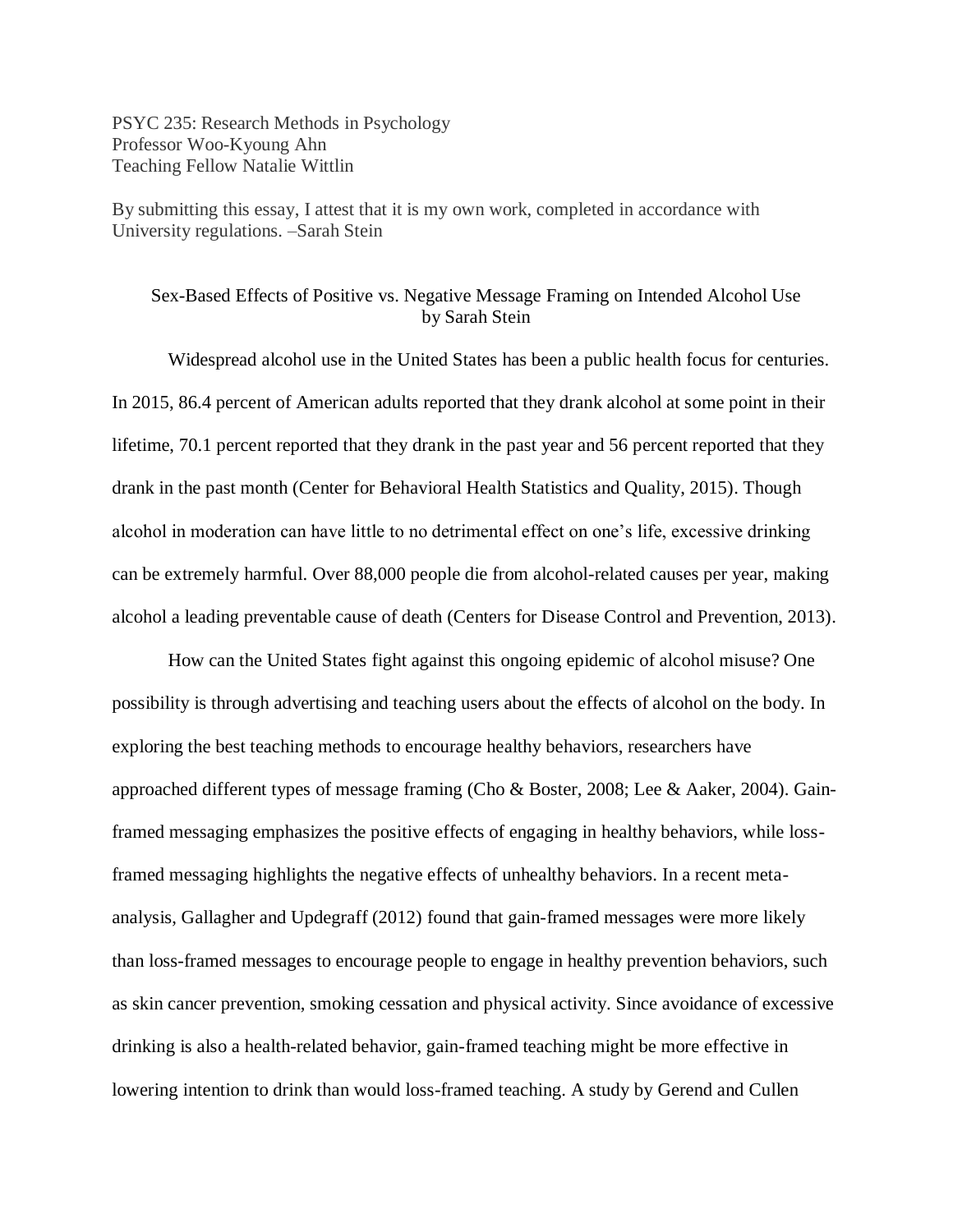## MESSAGE FRAMING 2

(2008) did in fact show that among college students, gain-framed messaging led to lower alcohol use than did loss-framed messaging.

However, the effect of message framing on behavioral intentions may be different for certain populations and for different types of behaviors. In two experiments on skin cancer detection and prevention behaviors, Rothman, Salovey, Antone, Keough, and Martin (1993) found that women reacted differently than did men to message framing type when encouraged to engage in skin cancer-related behaviors. For detection behaviors, such as skin examination, negative framing was more effective than positive framing for women; for prevention behaviors, such as sunscreen use, positive framing was more effective than negative framing for women, and women were much more likely than men to engage in such behaviors overall. Meanwhile, men showed no difference between the two message framing types for detection as well as prevention behaviors. These results show that not only is there a difference between message framing effects on men and women, but that each message framing type can be more or less effective for different types of behaviors.

Men and women may show differences in the way they react to messages about alcohol misuse as well as to messages about skin cancer. In the Rothman et al. (1993) study, women reported being more concerned about developing skin cancer and perceived skin cancer risk as higher. This may have been due to their higher involvement and interest in the issue, causing them to process the provided information in a detailed, rather than superficial, manner, and to pay greater attention to framing type (Rothman et al., 1993). With this logic, gender would also influence reactions to message type for alcohol misuse, given that men and women are again differently involved in this issue. Research shows that consequences of heavy alcohol use may be more negative for women than for men, especially in physical health-related domains.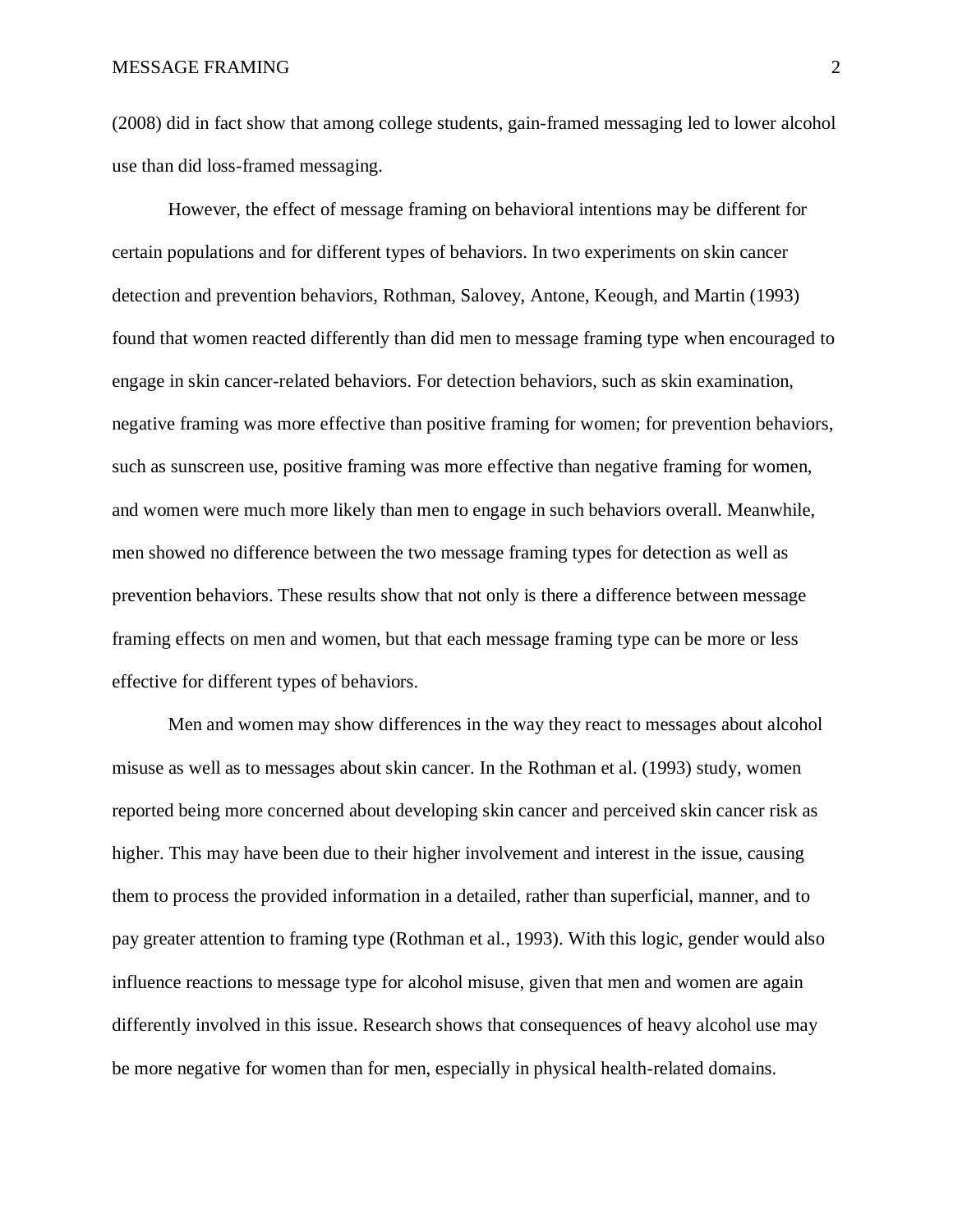## MESSAGE FRAMING 3

Women suffer alcohol-related physical illnesses at lower levels of exposure than men, and can also experience reproductive health problems due to excessive alcohol use. Also, some studies suggest that women show more cognitive and motor impairment with alcohol use than do men, and are more likely to be physically or sexually assaulted when using alcohol (Nolen-Hoeksema, 2004). Women aware of these risks may be fearful of the effects of excessive alcohol use. Therefore, one could say that women show higher involvement in the issue of alcohol misuse, and thus would be more differentially affected by messaging type than would be men.

Given these results, the present study aimed to explore the differential effects of message framing and sex on intended alcohol use. Participants were shown a short essay about alcohol's effects on the body, either describing the benefits of abstaining from excessive alcohol use (positive framing) or the negatives of alcohol overuse (negative framing). Due to the results of the Rothman et al. (1993) study, I predicted that female participants would show a greater decrease in intention to use alcohol than male participants after being shown either essay. Because Gallagher and Updegraff's (2012) study found that positive framing is more successful than negative framing in influencing prevention behaviors, I predicted that a positive rather than negative message would be more effective in lowering intention to drink. Additionally, it was anticipated that when separated by sex, positive teaching would be more effective than negative teaching for female participants, but it would show no difference among male participants.

### Method

## Participants

Seventy-eight participants were recruited through Amazon's Mechanical Turk in exchange for small payments. After two participants were excluded due to failure to pass an attention check, 76 participants were used for the study. Of all participants, 37% were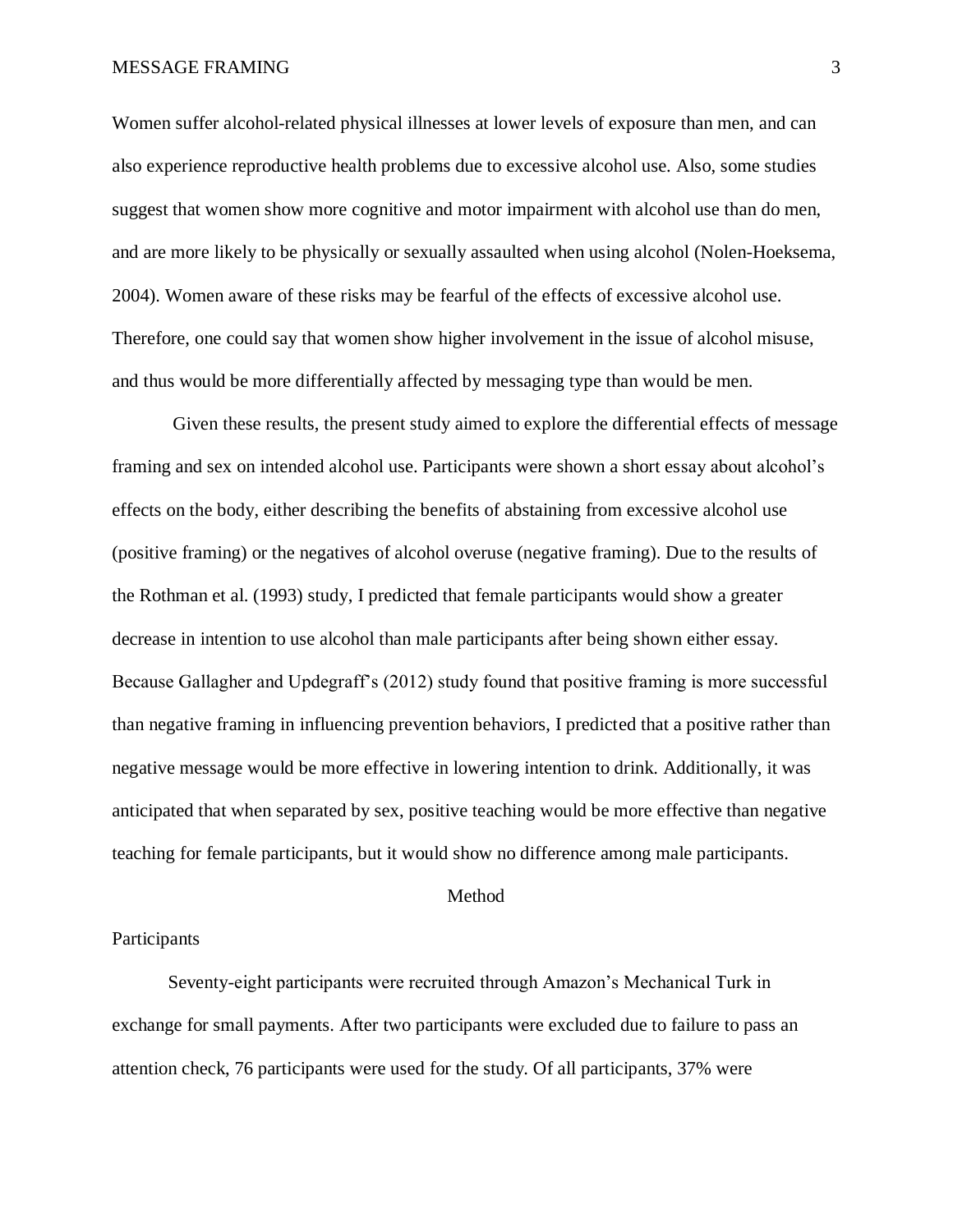biologically female ( $n = 28$ ) and 63% were biologically male ( $n = 48$ ). There were 23 participants ages 18 to 27, 31 ages 28 to 37, 12 ages 38 to 47, 7 ages 48 to 57 and 3 age 58 or over.

Participants were assigned to one of two conditions. In the positive framing condition (n  $= 36$ ), participants were shown an essay about the benefits of abstaining from excessive drinking. In the negative framing condition ( $n = 40$ ), participants were shown an essay about the detrimental effects of excessive drinking.

## Materials, Design and Procedure

This study used a 2 (Sex: male vs. female participants)  $X$  2 (Teaching condition: positive vs. negative framing) between-subjects factorial design. It was distributed through Qualtrics, a form of research software designed for online data collection. The program randomly assigned participants to one of the two teaching conditions.

Upon receiving the survey, participants gave informed consent and answered demographic questions on biological sex and age. Then, they were asked to report their drinking habits through the Alcohol Use Disorders Identification Test Consumption (AUDIT-C), a 3-item modified version of the longer AUDIT screen for alcohol misuse (see Appendix A). (Bush, Kivlahan, McDonell, Fihn, & Bradley, 1998). Next, all participants were told they would be shown a composition about some of the short- and long-term effects of drinking alcohol, after which they would have to answer questions about what they read (see Appendix B for essays).

Then, participants in the positive framing condition were shown an essay about the favorable effects of abstaining from excessive drinking. Participants in the negative framing condition were shown an essay with the same facts, but expressed in terms of the harmful effects of excessive drinking (e.g., "Too much alcohol can lead to obesity and high blood sugar, which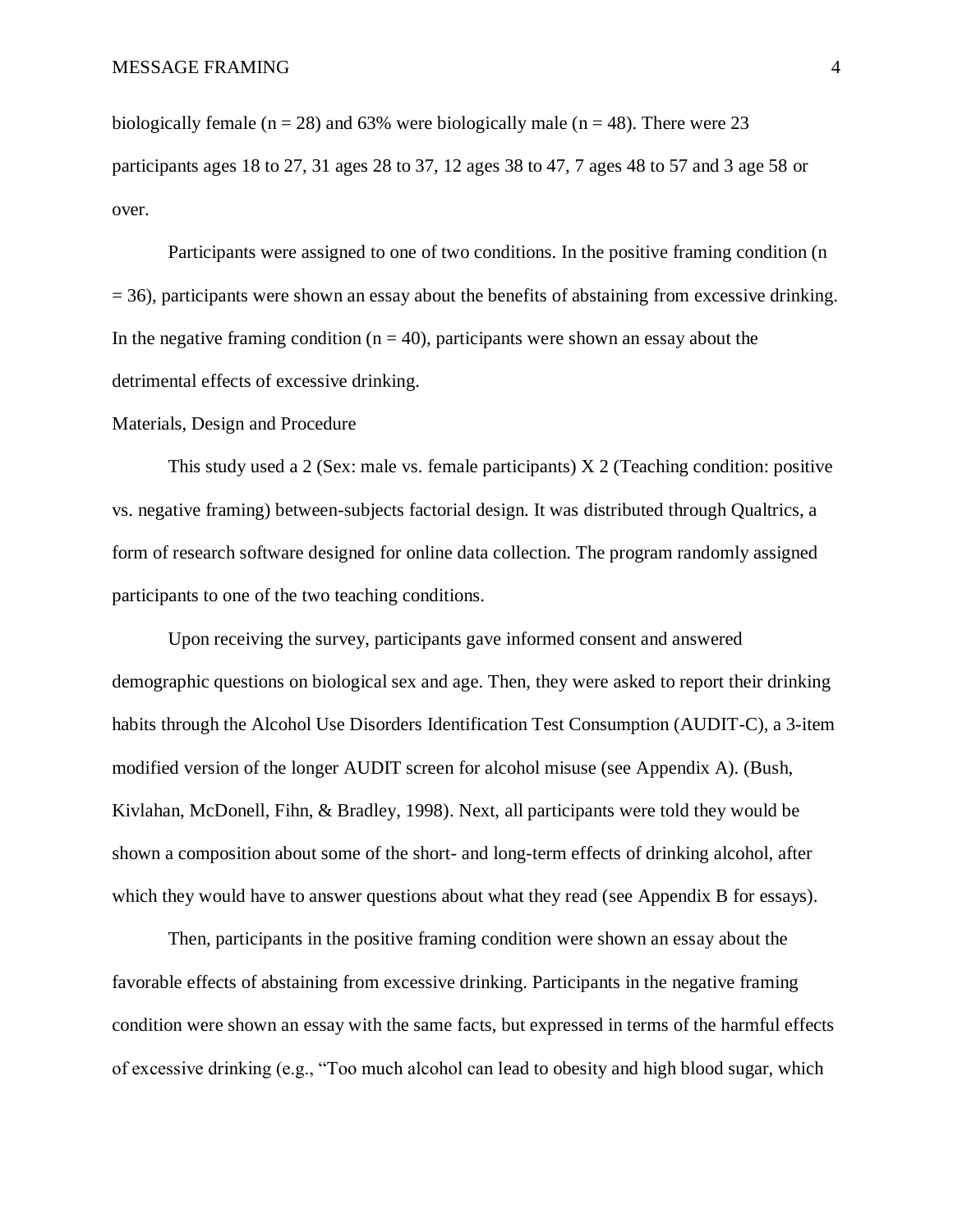MESSAGE FRAMING 5

can result in the development of diabetes" versus "Avoiding alcohol can also help maintain weight and keep blood sugar low, which protects against development of diabetes"). These essays were developed with information from the Centers for Disease Control and Prevention (CDC), Center for Behavioral Health Statistics and Quality (CBHSQ) and the National Institute on Alcohol Abuse and Alcoholism (NIAAA). The essays included statistics about alcohol use in the United States, short-term effects of use, long-term effects of use and effects on overall life quality. After reading the essay, all participants were shown an attention check. They were asked to select five sentences they recognized from a list of ten, the false ones being neutral facts about alcohol and its history. Two participants only selected one sentence from the list, showing they had either not completely read the essay or had misread the directions. Thus, they were excluded from the data set.

After reading the essay, participants filled out the AUDIT-C for their anticipated drinking behavior over the next few months (e.g., "How often do you expect to have a drink containing alcohol *in the next few months*?"). They were debriefed on the hypotheses and methods of the experiment and paid for participation.

#### Results

Before data analysis, participants' pre-teaching AUDIT-C scores were subtracted from their post-teaching AUDIT-C scores to create a single measure of change in AUDIT-C score (i.e., change in drinking intention). Also, pre-teaching AUDIT-C scores were converted into corresponding drinking levels according to Bradley et al.'s (2007) study on the AUDIT-C: highlevel drinkers were those who began with an AUDIT-C score of  $\geq$ 3 (female) or  $\geq$ 4 (male), while the rest of the participants were considered low-level drinkers. Finally, 11 participants whose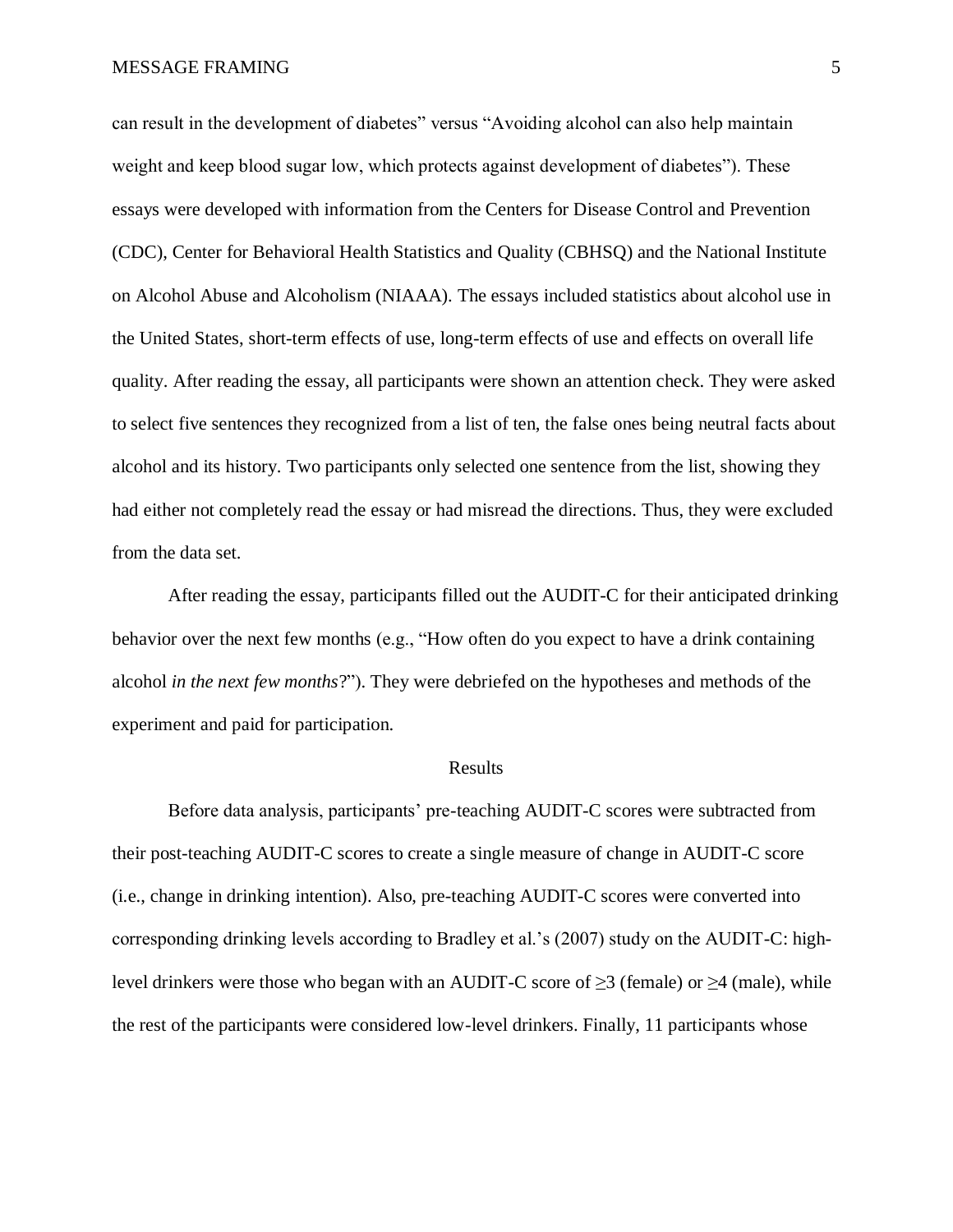original AUDIT-C scores were "0" (i.e., who were non-drinkers) were excluded from the analyses because there was no possibility that their future AUDIT-C scores could be any lower.

Results of a two-way ANOVA of the effects of sex and framing type on AUDIT-C difference scores showed that there was no significant main effect for sex, such that female participants ( $M = 0.70$ ,  $SD = 1.02$ ) did not differ from male participants ( $M = 0.48$ ,  $SD = 1.11$ ) in change in AUDIT-C scores,  $F(1, 61) = 0.35$ ,  $p = .558$ . The main effect for framing type trended towards significance, as participants in the positive framing condition  $(M = 0.70, SD = 1.24)$ showed greater change in AUDIT-C scores than did participants in the negative framing condition ( $M = 0.41$ ,  $SD = 0.88$ ),  $F(1, 61) = 2.22$ ,  $p = .141$ . This main effect was qualified by a marginally significant interaction effect,  $F(1, 61) = 2.80$ ,  $p = .100$ .

Independent-samples t-tests showed that the interaction effect was obtained because male participants in the positive framing condition ( $M = 0.45$ ,  $SD = 1.23$ ) showed no significant difference in change in AUDIT-C scores from male participants in the negative framing condition ( $M = 0.50$ ,  $SD = 1.01$ ;  $t(40) = 0.14$ ,  $p = .886$ ), while female participants in the positive framing condition ( $M = 1.08$ ,  $SD = 1.19$ ) showed significantly greater change in AUDIT-C scores than female participants in the negative framing condition ( $M = 0.20$ ,  $SD = 0.42$ ;  $t(21) =$ 2.22,  $p = .038$ ), as shown in Figure 1.

Exploratory analyses were carried out to consider the effects of teaching on high-level drinkers, as these participants represent the most important target population for alcohol use education. A paired-samples t-test, shown in Figure 2, revealed that high-level drinkers had significantly lower AUDIT-C scores after reading the essays ( $M = 4.64$ ,  $SD = 1.80$ ) than they had before reading the essays ( $M = 5.30$ ,  $SD = 1.59$ ),  $t(46) = 3.76$ ,  $p < .001$ . There was, however, no significant difference between the changes in AUDIT-C scores of high-level drinkers in the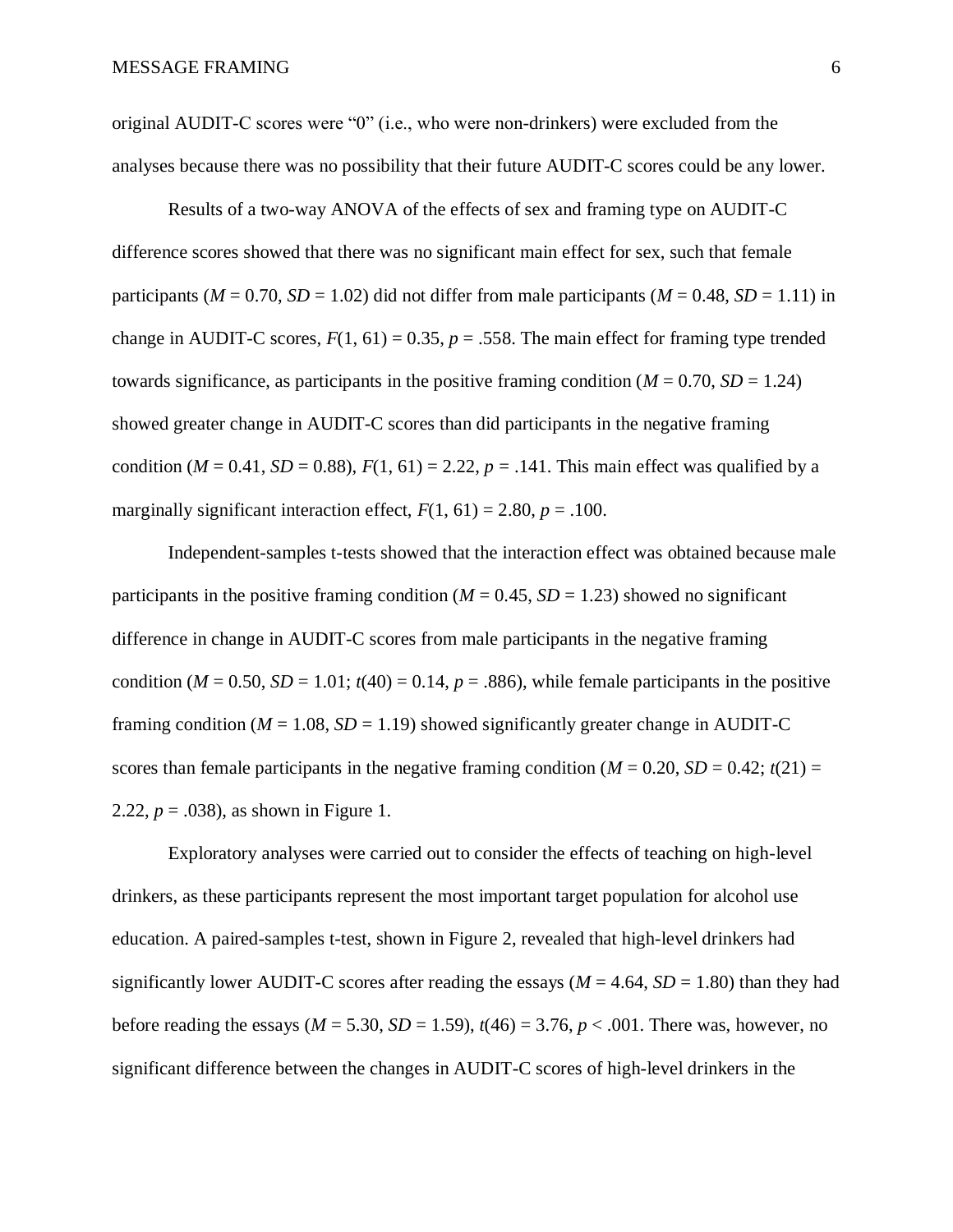positive framing condition ( $M = 0.77$ ,  $SD = 1.34$ ) and those in the negative framing condition (M)  $= 0.52$ , *SD* = 1.03),  $t(45) = 0.69$ ,  $p = .493$ , as shown in Figure 3.

## Population characteristics

Further analyses were conducted to ensure that population differences between conditions were not responsible for the differences found between framing types. As shown in Figure 4, an independent-samples t-test showed that the original AUDIT-C scores for female participants who were randomly assigned to the positive framing condition  $(M = 4.38, SD = 1.85)$  were significantly higher than those of the female participants in the negative framing condition  $(M =$ 2.70,  $SD = 1.57$ ),  $t(21) = 2.31$ ,  $p = .031$ . No such difference was found between the original AUDIT-C scores of the male participants in the positive condition ( $M = 4.85$ ,  $SD = 2.23$ ) and those in the negative condition ( $M = 4.55$ ,  $SD = 2.09$ ),  $t(40) = 0.46$ ,  $p = .650$ . Because the female participants differed in drinking level across condition while the male participants did not, an independent-samples t-test was conducted to evaluate the effect of drinking level on change in AUDIT-C score for female participants only. The effect of drinking level trended towards significance, such that female participants who were low-level drinkers ( $M = 0.25$ ,  $SD = 0.46$ ) showed a smaller change in AUDIT-C score than did those who were high-level drinkers ( $M =$ 0.93,  $SD = 1.16$ ),  $t(21) = 1.58$ ,  $p = .129$ .

#### Discussion

The hypothesis that female participants would show a greater decrease in intention to use alcohol than men was unsupported; that is, participants of both sexes showed a similar decrease in intention to use alcohol after teaching. However, positive framing was more effective than negative teaching for female participants, but showed no difference among male participants, supporting the hypothesis of the interaction. These findings suggest that though teaching in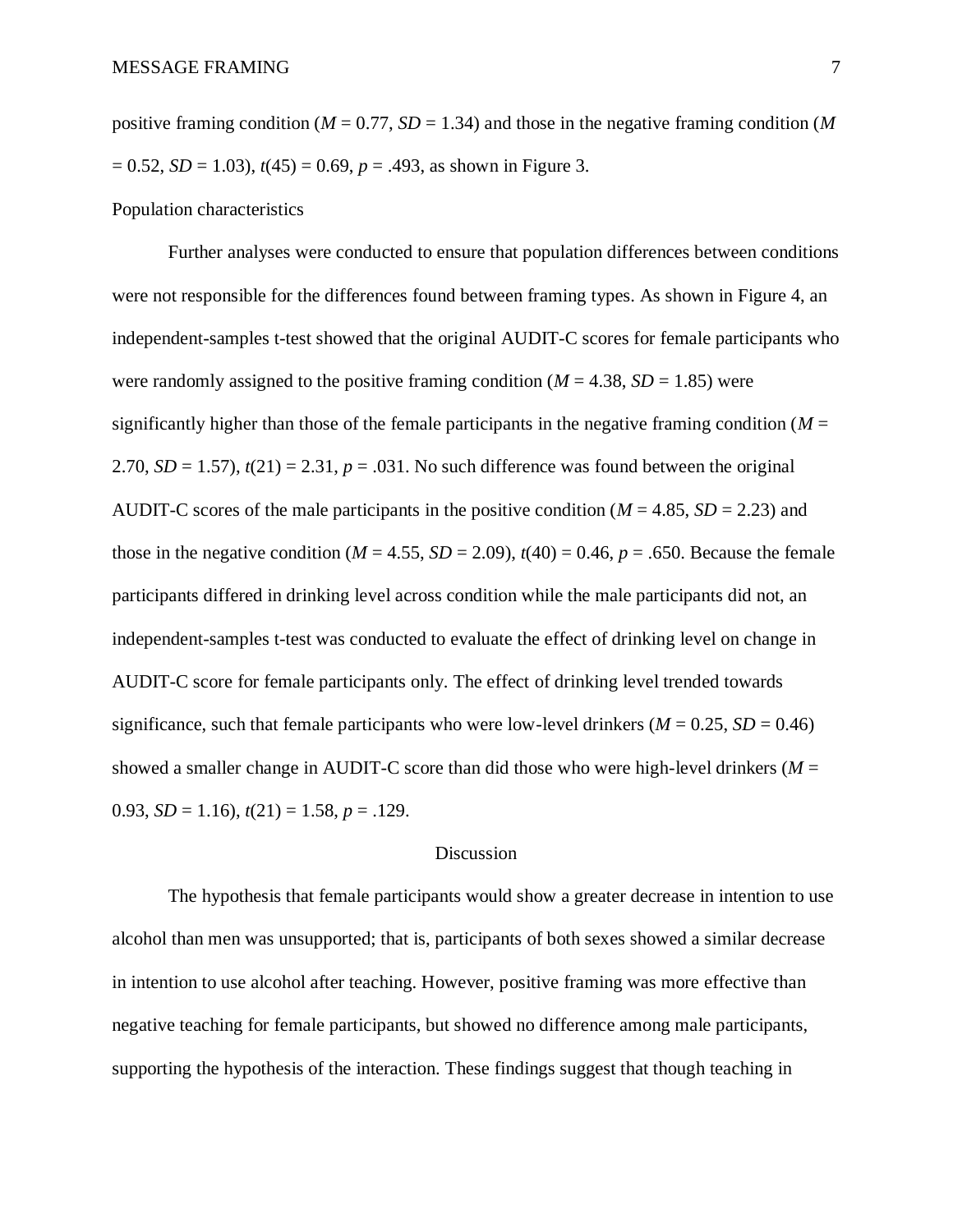general has the same effect on different sexes, different framing types have unique effects depending on the person's sex.

In light of previous research, the finding that female participants were not more affected by teaching in general than were male participants was unexpected, but could be explained easily. In their study, Rothman et al. (1993) found that women were overall more likely to engage in prevention behaviors than men after teaching. However, these behaviors were related to the prevention of skin cancer, which may be related to women's health focus more than alcohol misuse. Protection from the sun can also combat aging, and women often view aging more negatively than do men due to its impact on appearance (Halliwell & Dittmar, 2003). The lack in overall gender difference for teaching effectiveness for alcohol misuse may have had to do with the specific health effects of alcohol, which were not related to appearance or aging. In the future, it will be important for researchers to establish whether particular health-related effects are more important to a certain gender and for what reason.

Though the main effect of framing type trended towards significance, it was qualified by the interaction effect. In other words, the framing type had no effect on male participants, even though positive framing was more effective than negative framing for female participants. Yet Gallagher and Updegraff's (2012) meta-analysis showed that gain-framed messages were overall more likely than loss-framed messages to encourage engagement in prevention behaviors, which is incongruent with the current study. As the meta-analysis did not consider gender or sex as a potential mediator for such health-related behaviors, it did not test for an interaction effect involving sex. Thus, the main effect of teaching found by the meta-analysis could be qualified by an interaction effect that simply was not examined.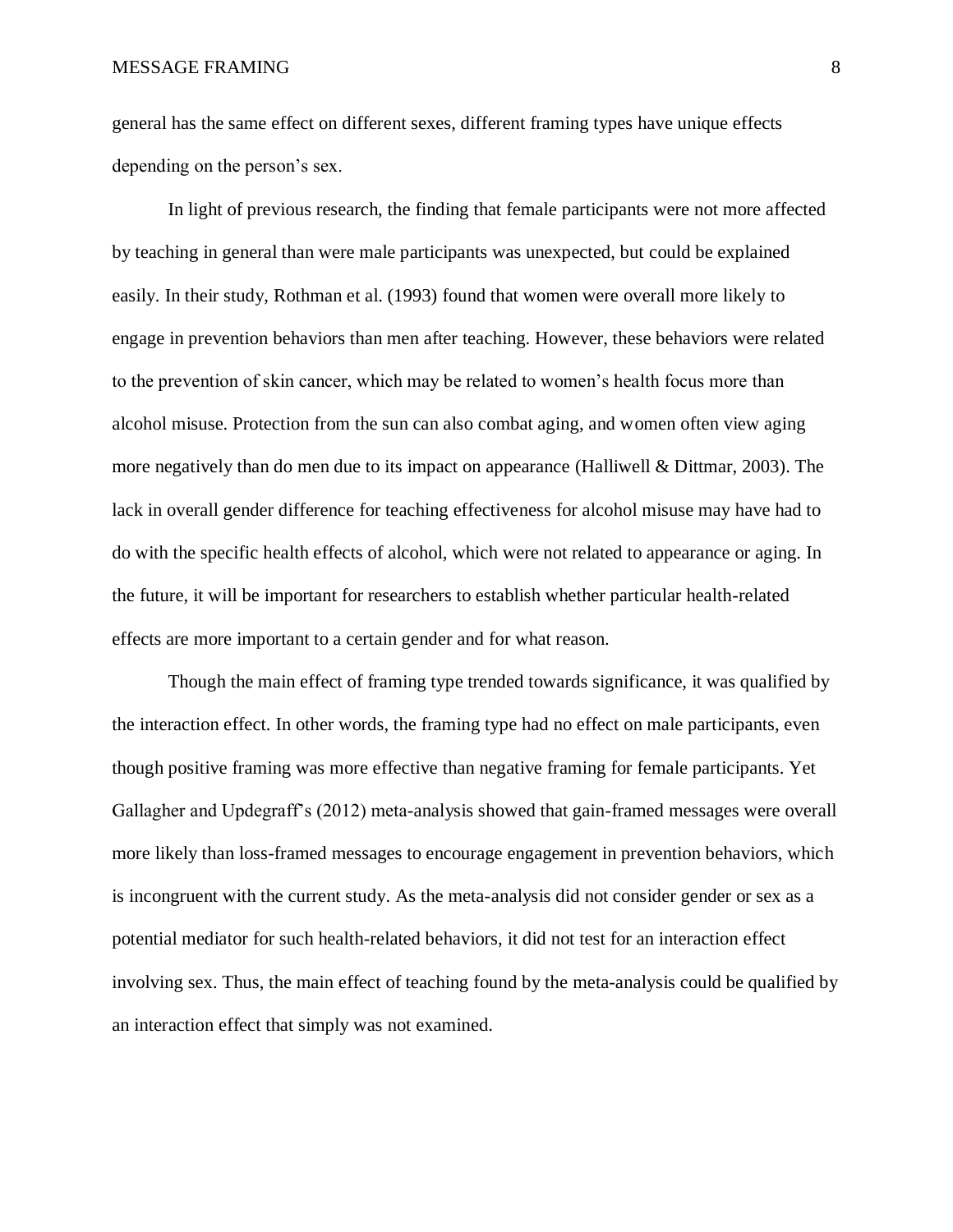The marginally significant interaction between sex and framing type found in the current study could have been due to female participants' high issue involvement, as it was by Rothman et al. (1993). However, since there was no significant difference in change in intention to drink between female and male participants overall, this is unlikely the case. Rather, this may have been due to difference in issue involvement among different drinking levels. As shown by the data, the original AUDIT-C scores of the female participants who were assigned to the positive framing condition higher than the scores of those who were assigned to the negative framing condition. Also, the main effect of drinking level on change in AUDIT-C score trended towards significance, suggesting that drinking level may have some role in change in AUDIT-C score. Since the difference in drinking level between framing conditions was not found in the male participants, drinking level was a confounding variable in the study and could have accounted for the difference in efficacy of framing type. Another run of the study, with more participants, would be necessary to eliminate this confound or to discover if a combination of sex and drinking level was responsible for the interaction of sex and framing condition.

Another limitation of the current study is that it measured intention to drink, not actual future drinking behavior. A recent meta-analysis on behavioral intention showed that a mediumto-large change in intention only leads to a small-to-medium change in actual behavior (Webb & Sheeran, 2006). Thus, the current study does not reveal if teaching is effective at all on actual behavioral change, let alone if behaviors are different depending on framing type. A longitudinal study could follow participants over time to examine if teaching was effective in changing people's drinking behavior, not simply their intention to drink. Additionally, such a study could include multiple teaching sessions in order to establish a clear difference between teaching types over time. This study would be more relevant to public health and the prevention of alcohol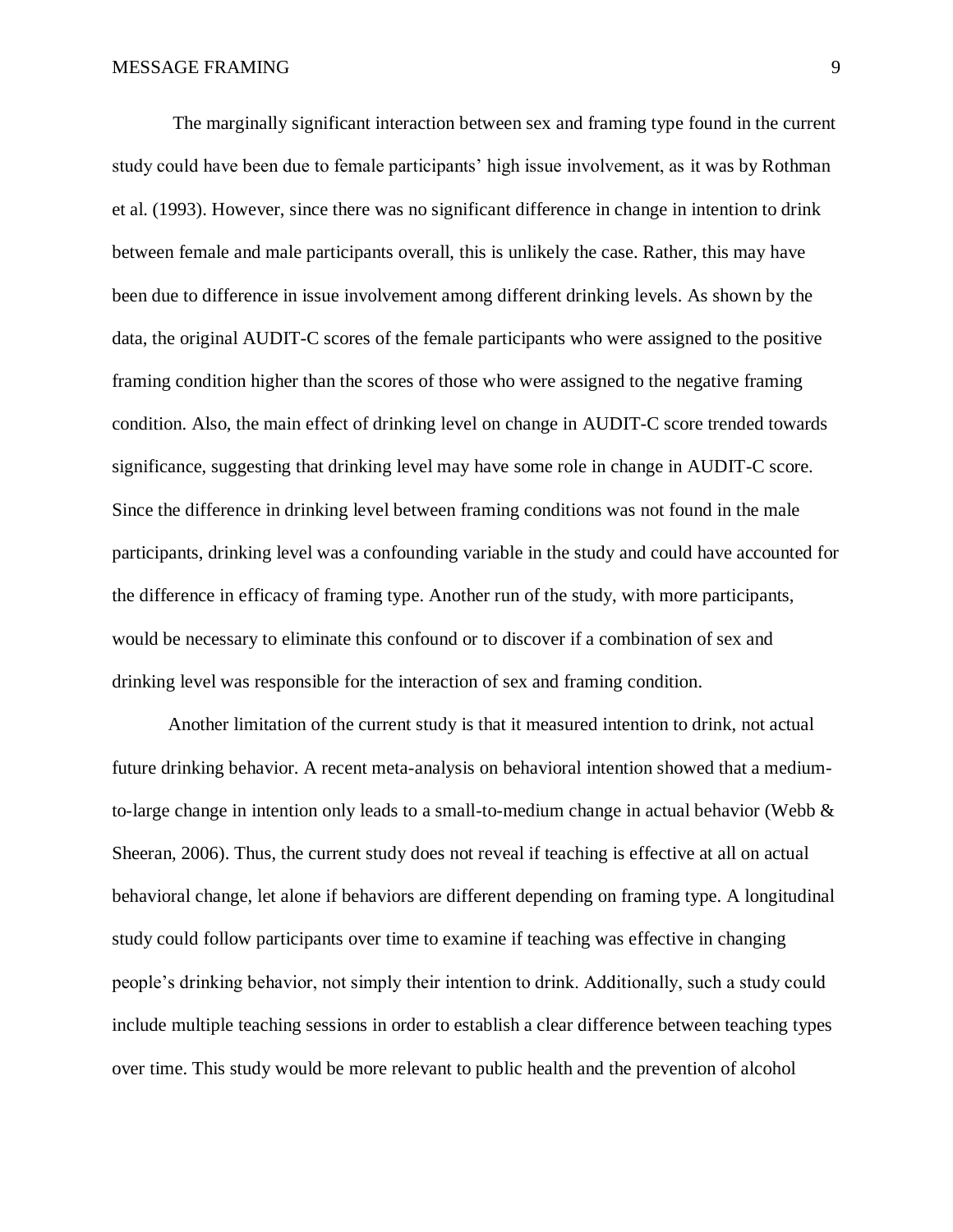misuse, as it is actual drinking behavior, not intention to drink, which causes detrimental health effects.

### References

- Bradley, K. A., DeBenedetti, A. F., Volk, R. J., Williams, E. C., Frank, D., & Kivlahan, D. R. (2007). AUDIT-C as a brief screen for alcohol misuse in primary care. *Alcohol Clin Exp Res, 31*(7), 1208-1217.
- Bush, K., Kivlahan, D. R., McDonell, M. B., Fihn, S. D., & Bradley, K. A. (1998). The AUDIT alcohol consumption questions (AUDIT-C): An effective brief screening test for problem drinking. *Archives of Internal Medicine, 158*(16), 1789-1795.
- Center for Behavioral Health Statistics and Quality. (2015). *2015 National Survey on Drug Use and Health: Detailed Tables*. Retrieved from Substance Abuse and Mental Health Services Administration: [http://www.samhsa.gov](http://www.samhsa.gov/)
- Centers for Disease Control and Prevention. (2013). *Alcohol-Related Disease Impact (ARDI)*. Retrieved from <http://www.cdc.gov/ARDI>
- Cho, H., & Boster, F. J. (2008). Effects of gain versus loss frame antidrug ads on adolescents. *Journal of Communication, 58*(3), 428-446.
- Gallagher, K. M., & Updegraff, J. A. (2012). Health message framing effects on attitudes, intentions, and behavior: A meta-analytic review. *Annals of Behavioral Medicine, 43*(1), 101-116.
- Gerend, M. A., & Cullen, M. (2008). Effects of message framing and temporal context on college student drinking behavior. *Journal of Experimental Social Psychology, 44*(4), 1167-1173.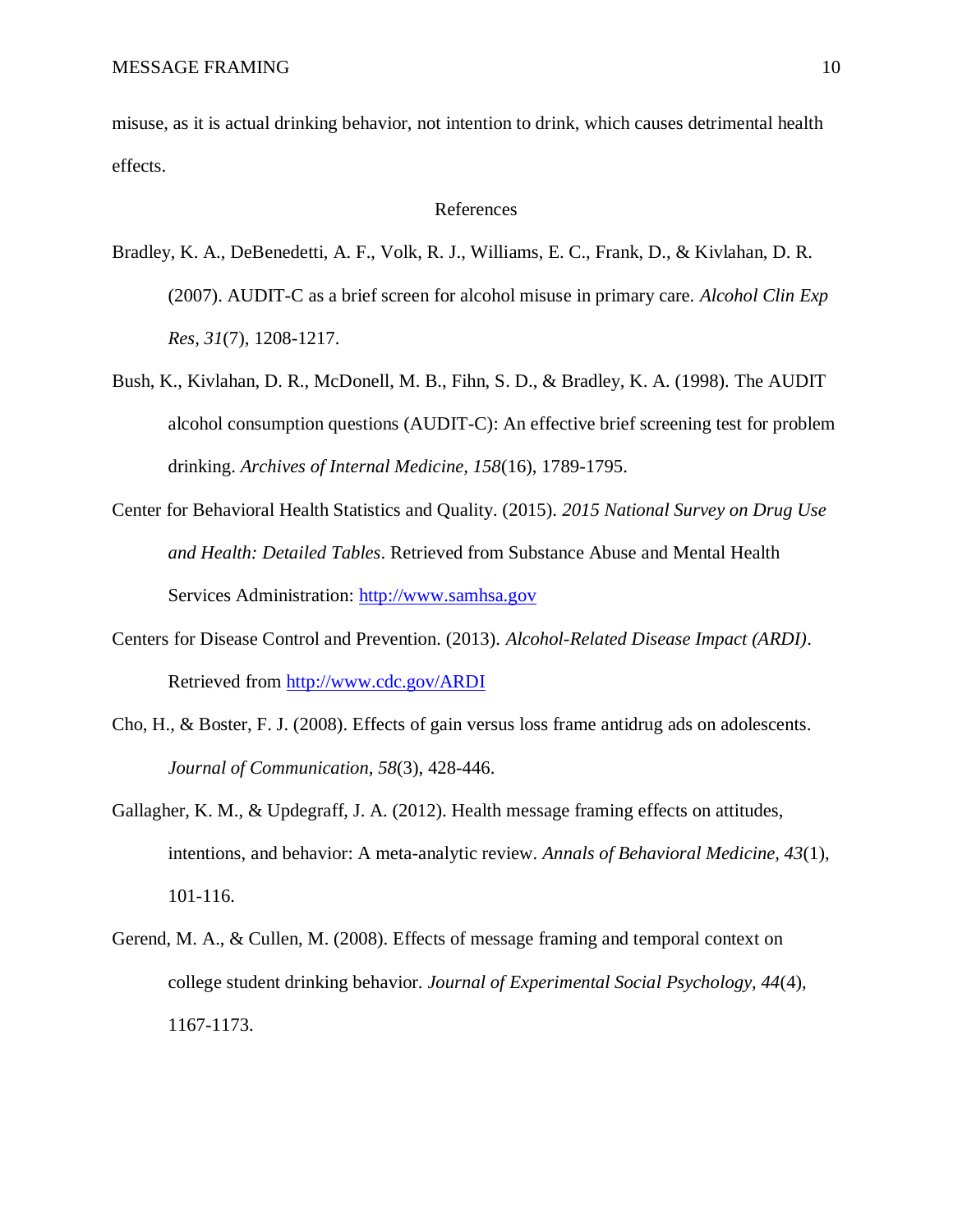- Halliwell, E., & Dittmar, H. (2003). A Qualitative Investigation of Women's and Men's Body Image Concerns and Their Attitudes Toward Aging. *Sex Roles, 49*(11), 675-684.
- Lee, A. Y., & Aaker, J. L. (2004). Bringing the frame into focus: The influence of regulatory fit on processing fluency and persuasion. *Journal of Personality and Social Psychology, 86*(2), 205-218.
- Nolen-Hoeksema, S. (2004). Gender differences in risk factors and consequences for alcohol use and problems. *Clinical Psychology Review, 24*(8), 981-1010.
- Rothman, A. J., Salovey, P., Antone, C., Keough, K., & Martin, C. D. (1993). The influence of message framing on intentions to perform health behaviors. *Journal of Experimental Social Psychology, 29*(5), 408-433.
- Webb, T. L., & Sheeran, P. (2006). Does changing behavioral intentions engender behavior change? A meta-analysis of the experimental evidence. *Psychological Bulletin, 132*(2), 249-268.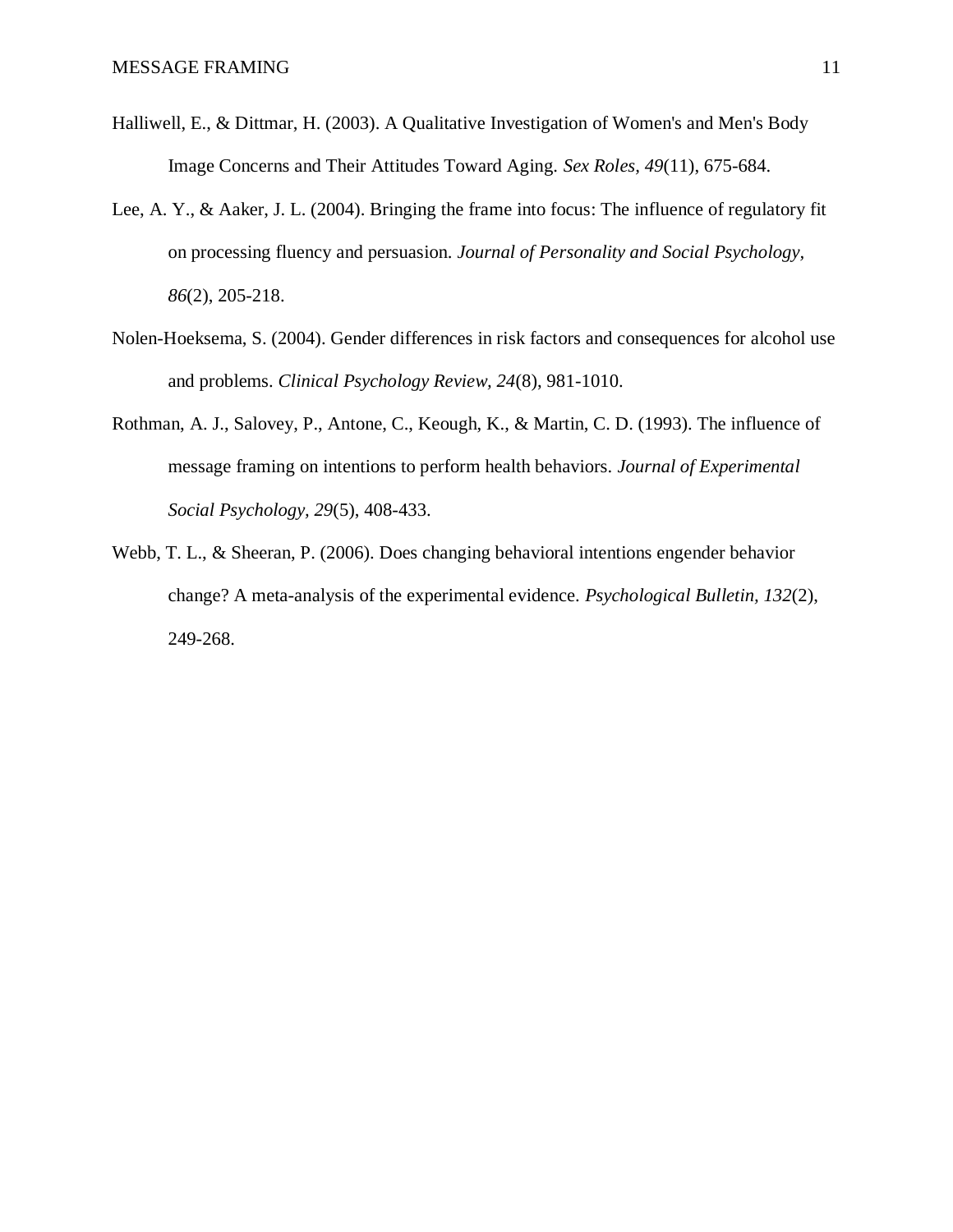

*Figure 1.* Change in AUDIT-C score as a function of framing condition and sex.



*Figure 2.* AUDIT-C scores before and after teaching for high-level drinkers.

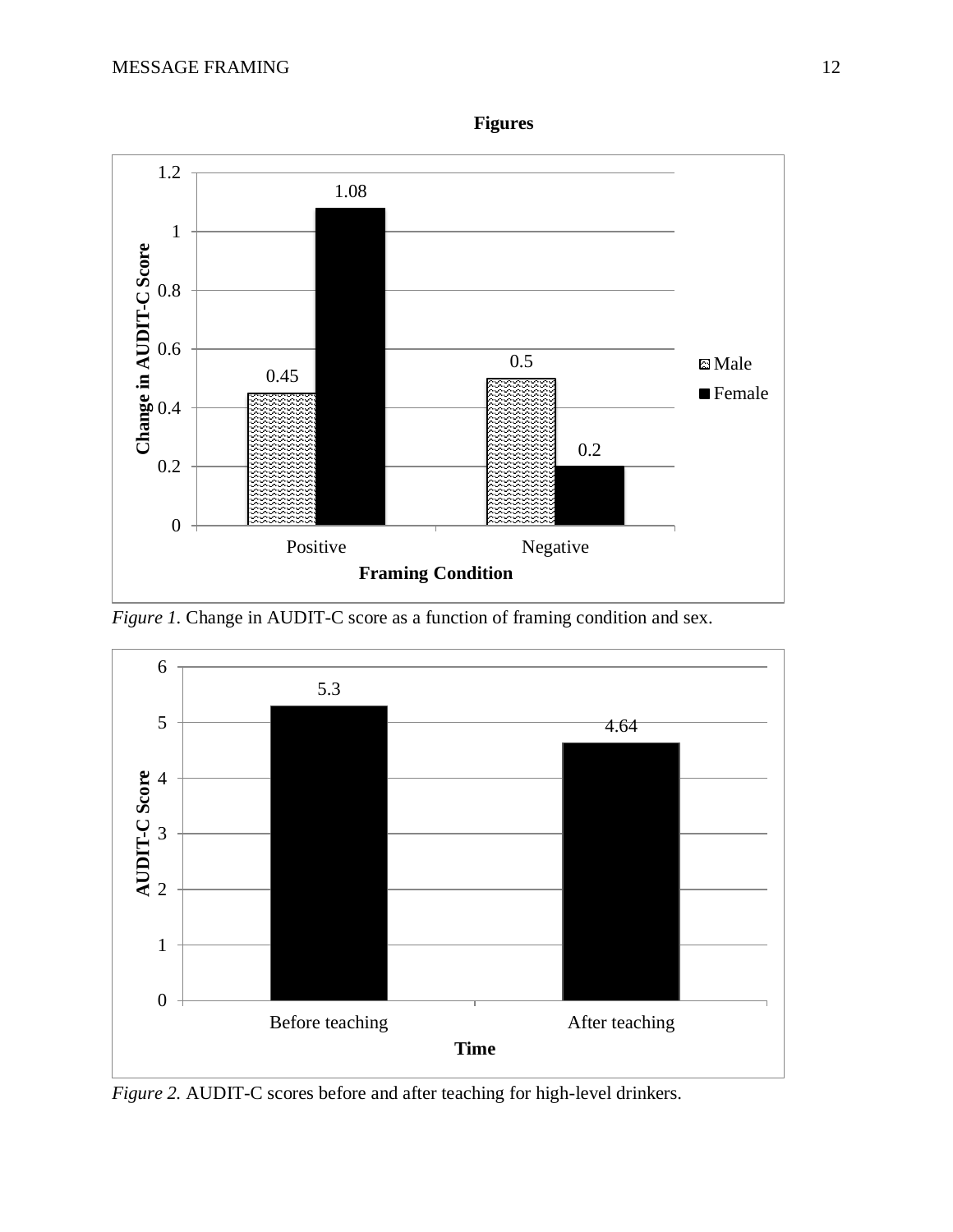

*Figure 3.* Change in AUDIT-C score as a function of framing condition for high-level drinkers (not significant).



*Figure 4.* Original AUDIT-C scores for female participants by condition.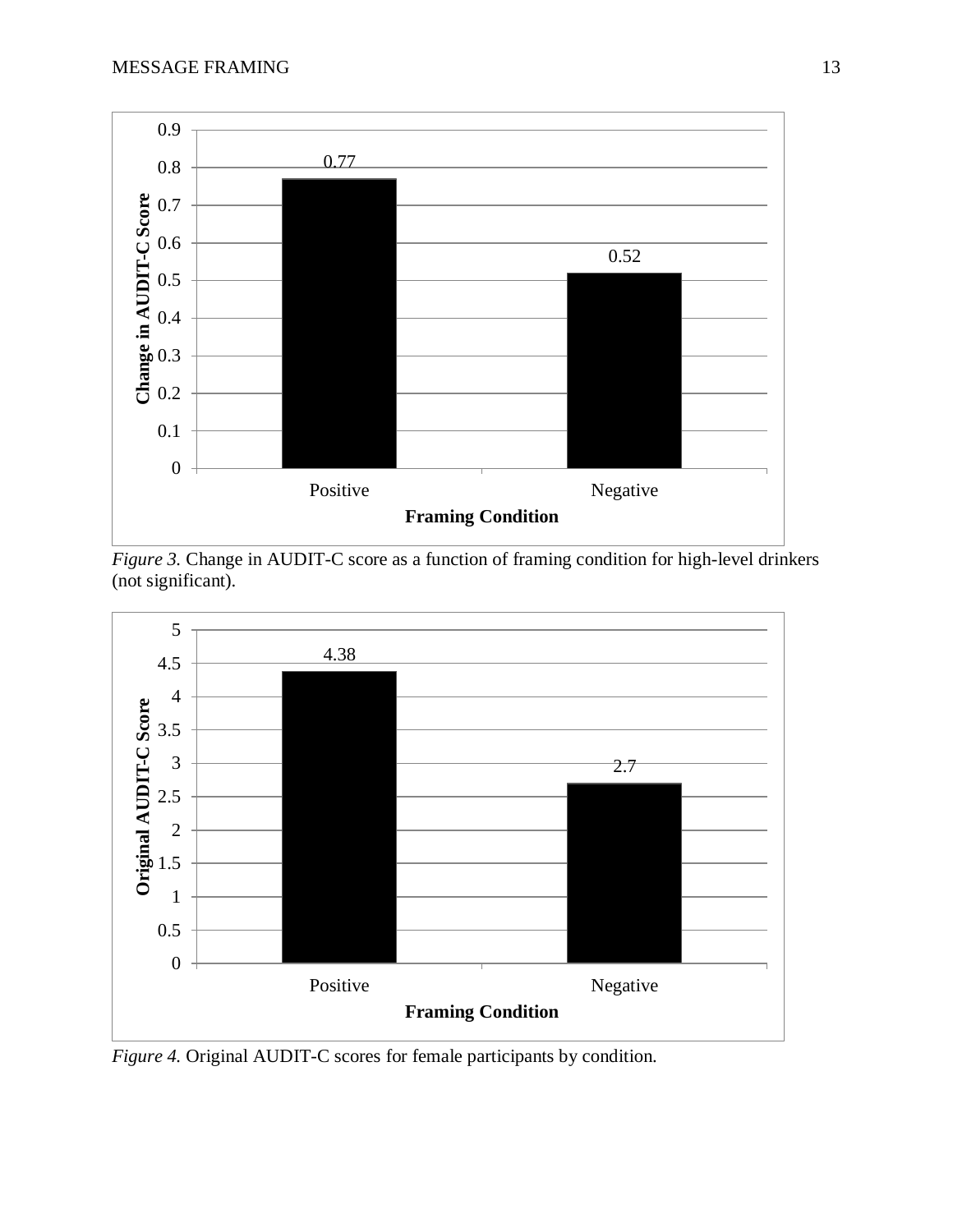## **Appendix A**

## **AUDIT-C (Alcohol Use Disorders Identification Test Consumption)**

1. How often do you have a drink containing alcohol?

Response choices: Never (0 points), Monthly or less (1 points), Two to four times a month (2 points), Two to three times a week (3 points), Four or more times a week (4 points)

- 2. How many drinks containing alcohol do you have on a typical day when you are drinking? Response choices: 1 or 2 (0 points), 3 or 4 (1 points), 5 or 6 (2 points), 7 to 9 (3 points), 10 or more (4 points)
- 3. How often do you have six or more drinks on one occasion?

Response choices: Never (0 points), Less than monthly (1 points), Monthly (2 points), Weekly (3 points), Daily or almost daily (4 points)

## **Appendix B**

## **Condition: Positive framing**

Alcoholic beverages have been popular among humans since their existence in ancient Egyptian societies. Today, alcohol is still widely used. According to the 2015 National Survey on Drug Use and Health (NSDUH), 86.4 percent of people ages 18 or older reported that they drank alcohol at some point in their lifetime; 70.1 percent reported that they drank in the past year; and 56.0 percent reported that they drank in the past month.

Using alcohol in little to moderate amounts, or not at all, can have a variety of benefits. In the short-term, avoiding excessive alcohol use can prevent injuries, such as motor vehicle crashes, falls, drownings and burns. It can also prevent violence, such as intimate partner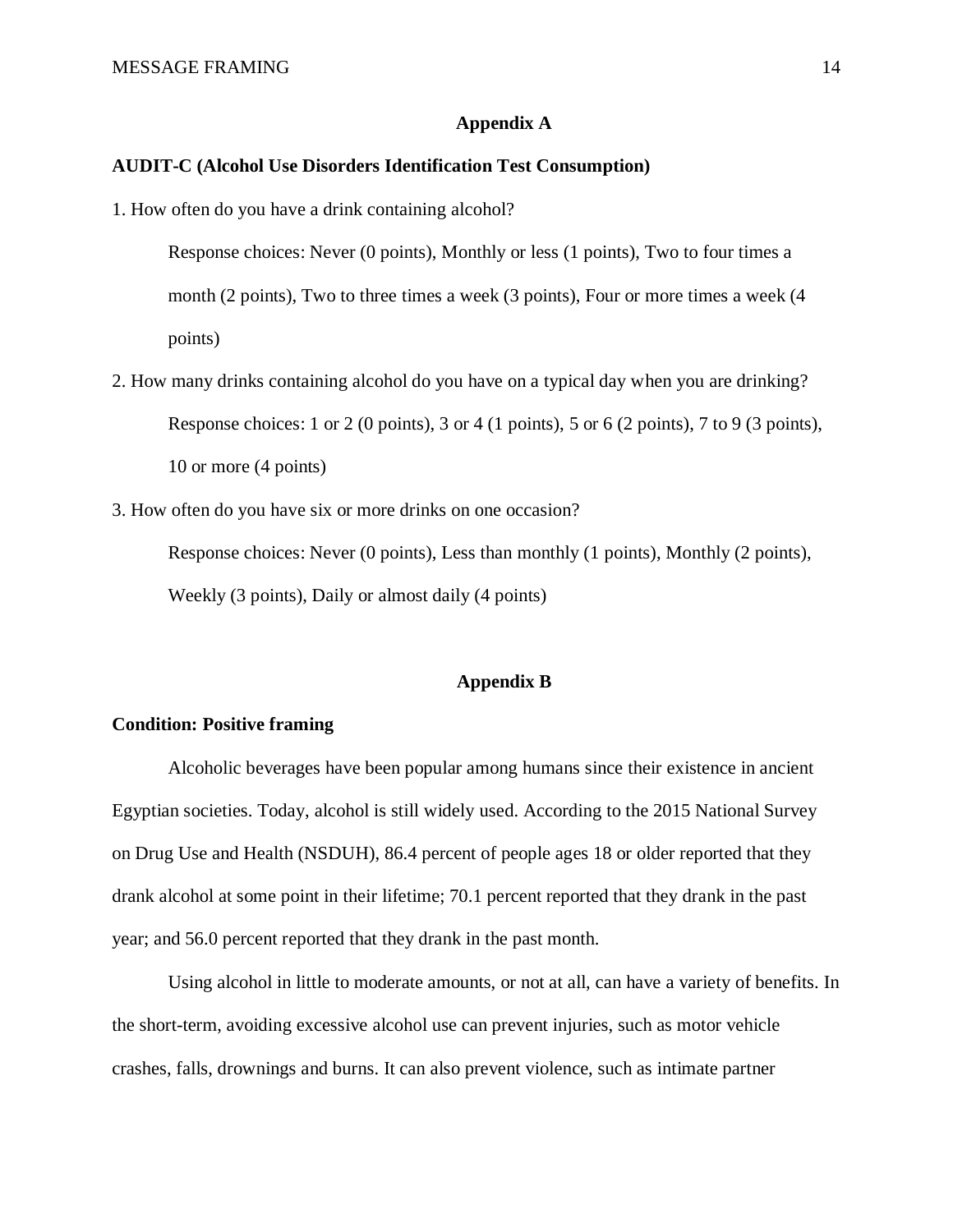violence and homicide, and risky sexual behaviors, such as unprotected sex. Moreover, avoiding binge drinking can prevent alcohol poisoning, as well as hangover and vomiting.

In the long-term, staying away from excessive alcohol use can be beneficial to one's health. A diet low in alcohol can reduce risk for high blood pressure, heart disease, stroke and digestive problems; cancer of the breast, mouth, throat, esophagus, liver and colon; learning and memory problems such as dementia; and alcohol dependence. Avoiding alcohol can also help maintain weight and keep blood sugar low, which protects against development of diabetes. It can also lead to better mental health, social interactions and productivity. Additionally, less alcohol means reduced cholesterol and liver fat, better sleep quality and improved ability to concentrate.

Clearly, steering clear of excessive alcohol use can protect against severe mental and physical health problems in the short-term as well as long-term. The benefits of little or moderate alcohol use, as opposed to binge drinking, can mean a better quality of life for the user as well as surrounding friends and family.

## **Condition: Negative framing**

Alcoholic beverages have been popular among humans since their existence in ancient Egyptian societies. Today, alcohol is still widely used. According to the 2015 National Survey on Drug Use and Health (NSDUH), 86.4 percent of people ages 18 or older reported that they drank alcohol at some point in their lifetime; 70.1 percent reported that they drank in the past year; and 56.0 percent reported that they drank in the past month.

Excessive alcohol use can have a variety of costs. In the short-term, excessive drinking can cause injuries, such as motor vehicle crashes, falls, drownings and burns. It can also lead to violence, such as intimate partner violence and homicide, and risky sexual behaviors, such as